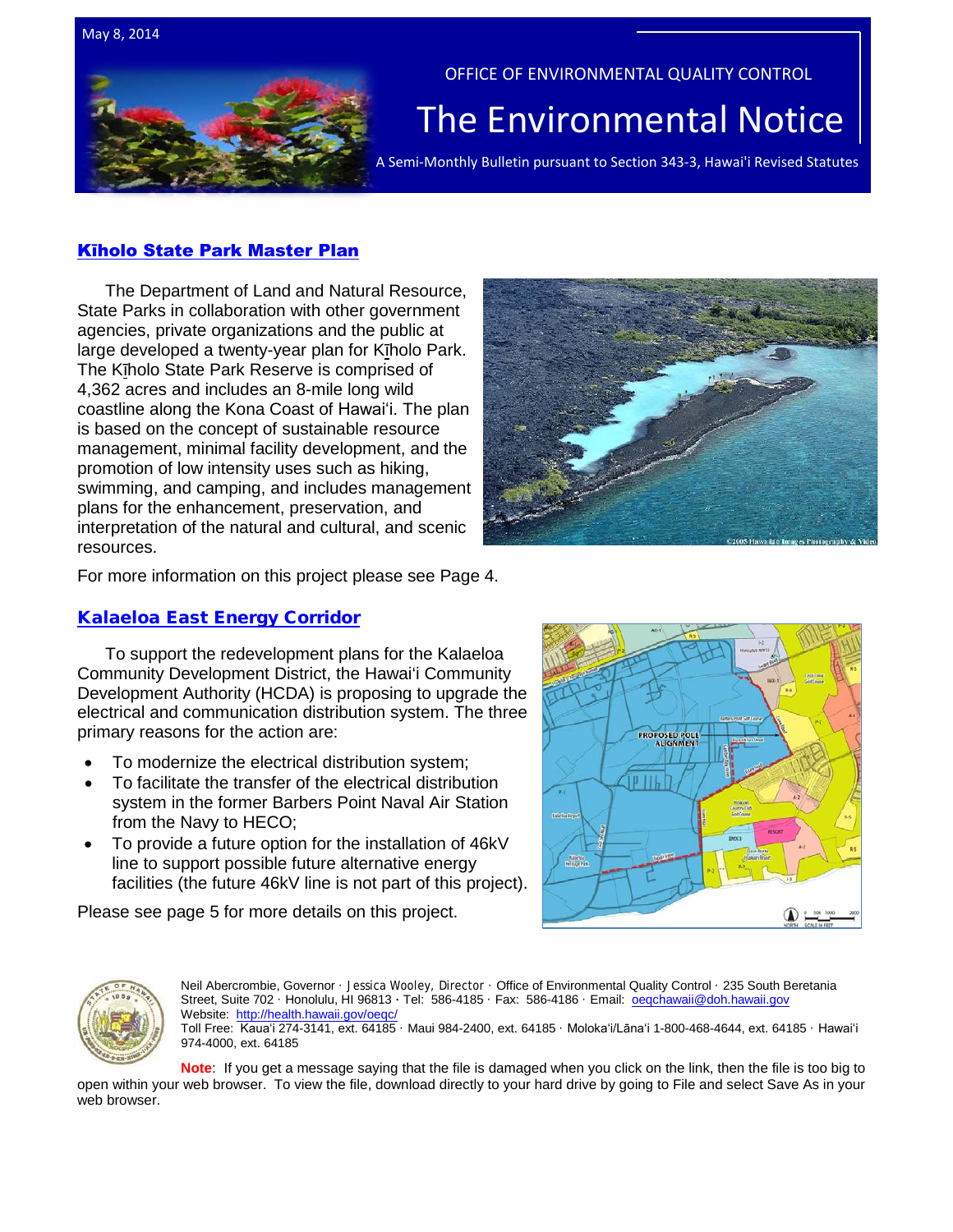## **FRONT PAGE**

[Kīholo State Park Master Plan](http://oeqc.doh.hawaii.gov/Shared%20Documents/EA_and_EIS_Online_Library/Hawaii/2010s/2014-05-08-HA-FEA-5B-Kiholo-State-Park-Master-Plan.pdf)

| <b>Kalaeloa East Energy Corridor</b>                                                                                                  |  |
|---------------------------------------------------------------------------------------------------------------------------------------|--|
| <b>HAWAI'I (HRS 343)</b>                                                                                                              |  |
| O'AHU (HRS 343)<br>5. UH Mānoa Football Practice Field Video Platforms and Soccer Practice Field FEA (FONSI)  5                       |  |
| KAUA'I (HRS 343)                                                                                                                      |  |
| <b>COASTAL ZONE MANAGEMENT NOTICES</b>                                                                                                |  |
|                                                                                                                                       |  |
| <b>SHORELINE NOTICES</b>                                                                                                              |  |
| <b>CONSERVATION DISTRICT USE APPLICATION</b>                                                                                          |  |
| NATIONAL ENVIRONMENTAL POLICY ACT (NEPA) NOTICE<br>Small Arms Ranges at the Ulupau Range Military Training Facility, Kane 'ohe Bay 11 |  |
| <b>FEDERAL NOTICES</b>                                                                                                                |  |
|                                                                                                                                       |  |

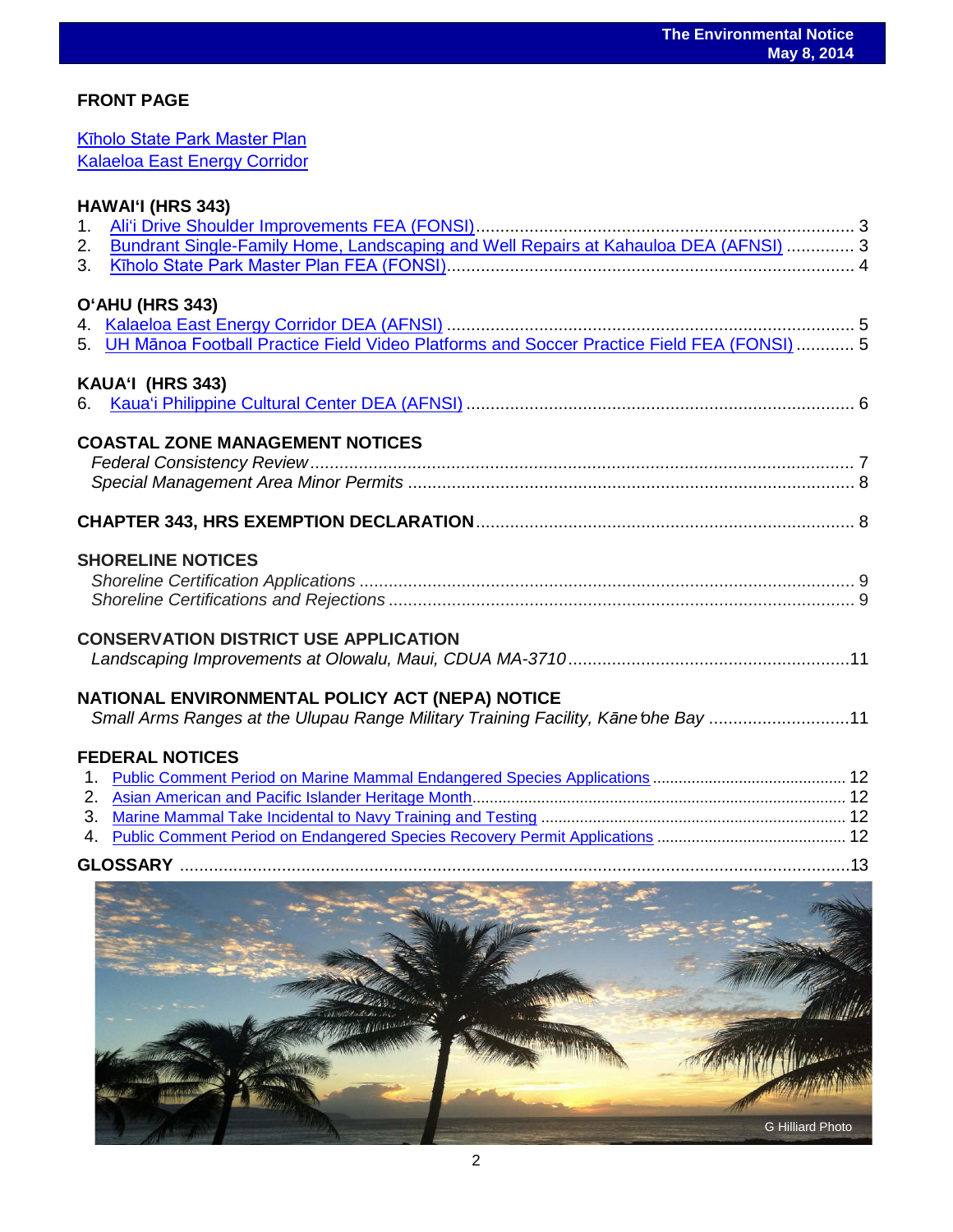## HAWAI**ʻ**I (HRS 343)

#### **1. [Aliʻi Drive Shoulder Improvements](http://oeqc.doh.hawaii.gov/Shared%20Documents/EA_and_EIS_Online_Library/Hawaii/2010s/2014-05-08-HA-FEA-5B-Alii-Drive-Shoulder-Improvements.pdf) FEA (FONSI)**

| Island:                        | Hawai'i                                                                 |  |  |
|--------------------------------|-------------------------------------------------------------------------|--|--|
| District:                      | North Kona                                                              |  |  |
| TMK:                           | (3rd) 7-5-008:001 and 003; Right-of-Way of Ali'i Drive                  |  |  |
| <b>Permits:</b>                | Grubbing and Grading Permits, Permit for Work in                        |  |  |
|                                | County ROW, Special Management Area Permit or                           |  |  |
|                                | Exemption, Community Noise Control Permit (potential).                  |  |  |
| <b>Proposing/Determination</b> |                                                                         |  |  |
| Agency:                        | County of Hawai'i, Department of Public Works,                          |  |  |
|                                | 101 Pau'ahi Street, Suite 7, Hilo, HI 96720.                            |  |  |
|                                | Contact: Ben Ishii, 808-961-8423.                                       |  |  |
|                                | <b>Consultant:</b> Geometrician Associates, PO Box 396, Hilo, HI 96721. |  |  |
|                                | Contact: Ron Terry at 808-969-7090 or                                   |  |  |
|                                | rterry@hawaii.rr.com.                                                   |  |  |
| Status:                        | Finding of No Significant Impact Determination.                         |  |  |



The Hawai'i County Department of Public Works proposes shoulder improvements to Ali'i Drive in Kailua-Kona. The purpose is to widen the mauka shoulder of Ali'i Drive to a consistent five feet along an approximately 350-foot long stretch adjacent to the Kona Islander Inn and the Kona Ali'i Condominium in order to improve pedestrian safety on this busy roadway. Currently, pedestrians walk in an area that provides inadequate separation from the motor vehicle lane. In order to widen the shoulder, the project will remove existing low walls and vegetation, grade and pave the new shoulder area, build a new mortared lava rock wall at the mauka edge of the shoulder, and replace signs, utility boxes, and crosswalks. All coconut trees fronting the Islander Inn will remain, and ornamental palm trees or native vegetation will be replanted fronting the Kona Ali'i building. Construction will involve closure of one lane during daytime construction hours, with a flagman to alternate the direction of flow, and is expected to last approximately three months. Travel lanes will be repaved, but no travel lane widening will occur. Best Management Practices will ensure that construction does not affect water quality in Kailua Bay. The site is completely developed and no significant biological, archaeological or cultural resources are present.

#### **2. [Bundrant Single-Family Home, Landscaping and Well Repairs at Kahauloa DEA \(AFNSI\)](http://oeqc.doh.hawaii.gov/Shared%20Documents/EA_and_EIS_Online_Library/Hawaii/2010s/2014-05-08-HA-DEA-5E-Bundrant-Single-Family-Home-Landscaping-Well-Repairs-at-Kahauloa.pdf)**

| Island:            | Hawai'i                                                 |             |
|--------------------|---------------------------------------------------------|-------------|
| District:          | South Kona                                              |             |
| TMK:               | (3rd): 8-3-005:001, 020 & 021                           |             |
| <b>Permits:</b>    | Special Management Area Permit or exemption; Plan       |             |
|                    | Approval and Grubbing Grading and Building Permits;     |             |
|                    | DLNR CDUP; and Well Pump Installation Permit.           |             |
| <b>Applicant:</b>  | Charles and Diane Bundrant, 83-544 Keawaiki Road,       | Kailua Kona |
|                    | Captain Cook, HI 96704. Contact: Greg Mooers, 808-      | Island of   |
|                    | 880-1455, gmooers@hawaii.rr.com.                        | Hawai'l     |
| <b>Approving</b>   |                                                         |             |
| Agency:            | Department of Land and Natural Resources,               |             |
|                    | Conservation and Coastal Lands, PO Box 621,             |             |
|                    | Honolulu HI 96809.                                      |             |
|                    | Contact: Sam Lemmo, 808-587-0377.                       |             |
| <b>Consultant:</b> | Geometrician Associates, PO Box 396, Hilo HI 96721.     |             |
|                    | Contact: Ron Terry, 808-969-7090, rterry@hawaii.rr.com. |             |

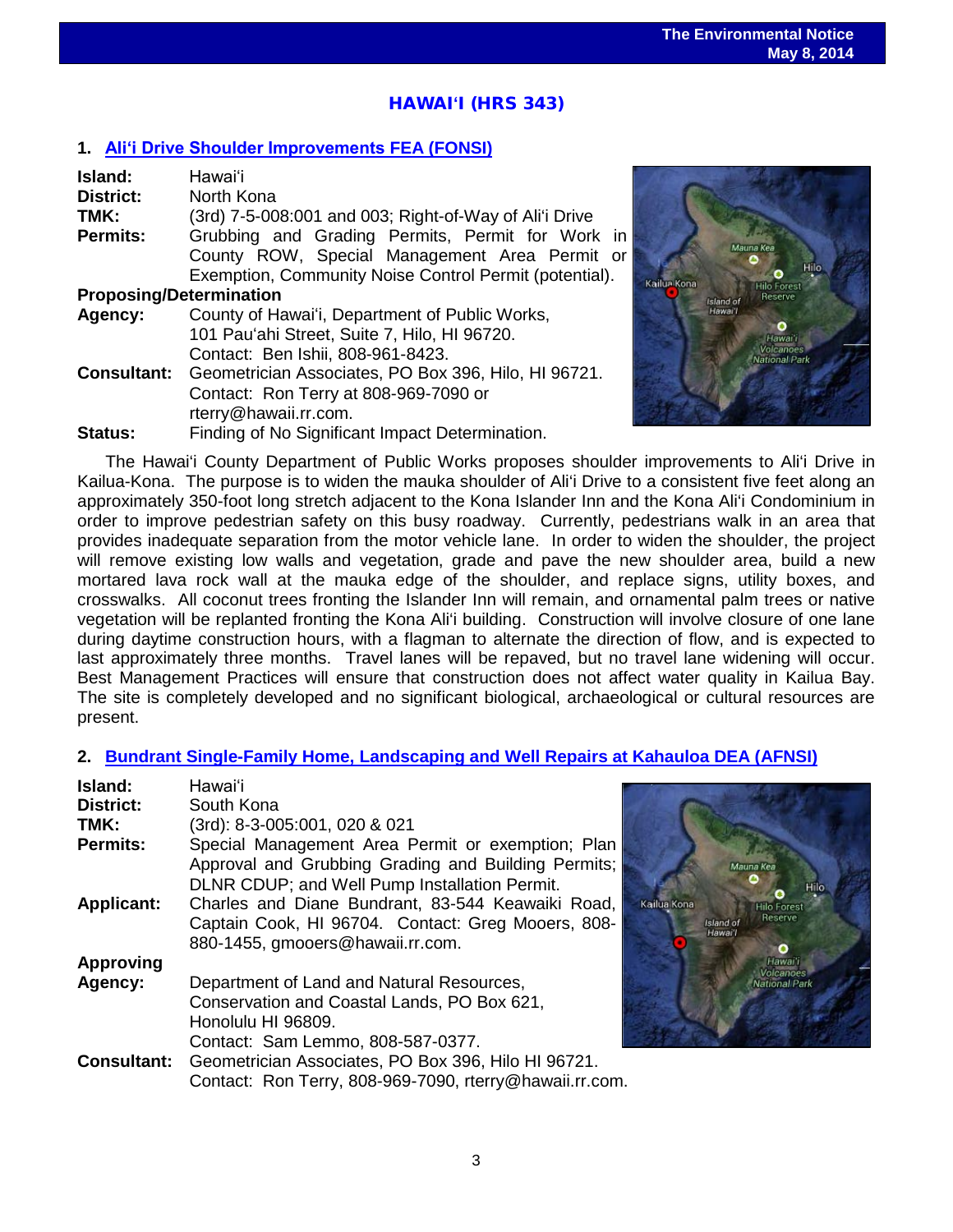**Status:** Statutory 30-day public review and comment period starts; comments are due by June 9, 2014. Please send comments to the applicant, approving agency, and consultant.

Charles and Diane Bundrant propose to build a single-family residence for a family caretaker, re-outfit an existing small irrigation well, and conduct landscaping activities on the already disturbed portions of a leased property in the Conservation District. The property is in a residential use area away from the shoreline. No actions would affect trails; sensitive view planes; cultural uses; rare, threatened or endangered species or native ecosystems. Archaeological features have been inventoried and important features will be formally preserved. Pumping of minor volumes of brackish water for irrigating landscaping will not adversely affect the aquifer. Land clearing and construction activities would produce minor shortterm impacts to noise, air and water quality, access and scenery. The contractor will be required to emplace best management practices (BMPs) to properly manage storm water runoff and prevent erosion. If during construction any previously unidentified sites or remains such as artifacts, shell, bone, charcoal deposits or human burials are encountered, work will stop immediately and SHPD will be consulted to determine the appropriate mitigation.

#### **3. [Kīholo State Park Master Plan](http://oeqc.doh.hawaii.gov/Shared%20Documents/EA_and_EIS_Online_Library/Hawaii/2010s/2014-05-08-HA-FEA-5B-Kiholo-State-Park-Master-Plan.pdf) FEA (FONSI)**

| Island:<br><b>District:</b>    | Hawai'i<br>North Kona                                 |  |  |
|--------------------------------|-------------------------------------------------------|--|--|
| TMK:                           | (3) 7-1-02: 02 & 08 and 7-1-03: 02 & 07               |  |  |
| <b>Permits:</b>                | Special Management Area Permit, Conservation District |  |  |
|                                | Use Permit, National Pollutant Discharge Elimination  |  |  |
|                                | System - Notice of Intent [Construction] (NPDES-      |  |  |
|                                | NOI[C]), Construction on a State Highway Permit,      |  |  |
|                                | Grubbing and Grading Permit, Building Permit.         |  |  |
| <b>Proposing/Determination</b> |                                                       |  |  |



#### **Proposing/Determination**

**Agency:** Department of Land and Natural Resources, State Parks, 1151 Punchbowl Street, Room 310, Honolulu, HI 96813. Contact: Lauren Tanaka, 808-587-0293, [Lauren.A.Tanaka@hawaii.gov.](mailto:Lauren.A.Tanaka@hawaii.gov) **Consultant:** Planning Solutions, Inc., 210 Ward Avenue, Suite 330, Honolulu, HI 96814. Contact: Perry White, 808-550-4483, pwhite@psi-hi.com. **Status:** Finding of No Significant Impact Determination.

The Division of State Parks (State Parks), in collaboration with many members of the community and public at large, Hui Aloha Kīholo, the Pu'u Wa'awa'a Advisory Council, the Hawai'i Experimental Tropical Forest, and The Nature Conservancy have developed a twenty-year plan for the Park. The plan is based on the concept of sustainable resource management, minimal facility development, and the promotion of low intensity uses such as hiking, swimming, and camping, and includes management plans for the enhancement, preservation, and interpretation of the natural and cultural, and scenic resources.

In conjunction with this project, a Cultural Impact Assessment was prepared along with an archaeological inventory survey, a terrestrial invertebrate resources survey, and a biological survey, and included public meetings, interviews with interested stakeholders and other government agencies having an interest in the project. To lay the foundation for the plan's recommendations, a background research and inventory report, draft framework report, a pre-final Master Plan and a draft EA were completed.

On April 11, 2014, the Board of Land and Natural Resources approved the Master Plan and issued a Finding of No Significant Impact.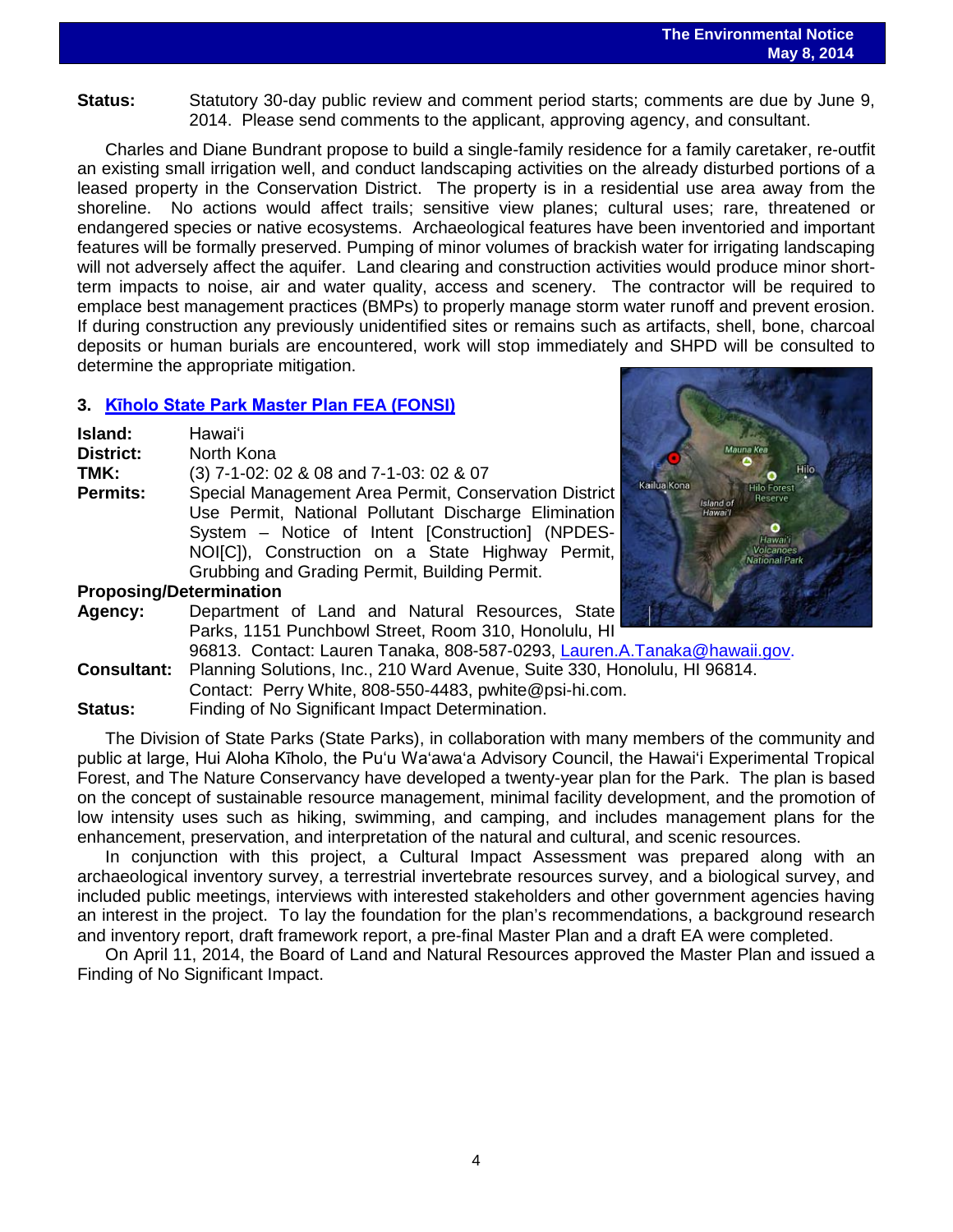## O**'**AHU (HRS 343)

#### **4. [Kalaeloa East Energy Corridor DEA \(AFNSI\)](http://oeqc.doh.hawaii.gov/Shared%20Documents/EA_and_EIS_Online_Library/Oahu/2010s/2014-05-08-OA-DEA-5B-Kalaeloa-East-Energy-Corridor.pdf)**

| Island:                        | O'ahu                                             |  |  |  |
|--------------------------------|---------------------------------------------------|--|--|--|
| <b>District:</b>               | 'Ewa                                              |  |  |  |
| TMK:                           | 9-1-013: 095, 9-1-069:003, Franklin D. Roosevelt  |  |  |  |
|                                | Avenue and Tripoli Street in 9-1-013              |  |  |  |
| <b>Permits:</b>                | Kalaeloa Development Permit, Building and Grading |  |  |  |
|                                | Permits, National Pollutant Discharge Elimination |  |  |  |
|                                | System (NPDES).                                   |  |  |  |
| <b>Proposing/Determination</b> |                                                   |  |  |  |
| Agency:                        | Department of Business Economic Development and   |  |  |  |

Tourism, Hawai'i Community Development Authority,



461 Cooke Street, Honolulu, HI 96813. Contact: Tesha Malama, 808-692-7245. **Consultant:** Belt Collins Hawai'i, 2153 North King Street, Suite 200, Honolulu, HI 96819.

- Contact: Joanne Hiramatsu, 808-521-5361.
- **Status:** Statutory 30-day public review and comment period starts; comments are due by June 9, 2014. Please send comments to the proposing/determination agency and consultant.

The State of Hawai'i, Hawai'i Community Development Authority (HCDA), is proposing to upgrade the electrical and communication distribution system within a corridor along the eastern boundary of the Kalaeloa Community Development District. The proposed action would: replace the existing US Navy (Navy) 4.16 kilovolt (kV) distribution lines with new Hawaiian Electric Company (HECO) overhead 12kV electrical distribution lines on 65-foot poles along Essex Road and extend the system along Essex Road to Tripoli Street and along Tripoli Street to Coral Sea Road; reconnect the Navy's electrical system by installing 45-foot poles along Gambier Bay Street and Bismark Sea Street; and install 12kV electrical distribution lines on existing poles along Franklin D. Roosevelt Avenue and on a section of Bismark Sea Street.

The overarching purpose for the proposed action is to support HCDA's redevelopment plans for the Kalaeloa Community Development District. The proposed action is needed for three primary reasons: 1) to modernize the electrical distribution system; 2) to facilitate the transfer of the electrical distribution system in the former Barbers Point Naval Air Station from the Navy to HECO; and, 3) to provide a future option for the installation of 46kV line to support possible future alternative energy facilities. The future 46kV line is not part of this project. If and when a future alternative energy facility is proposed, the facility's developer will be responsible for preparing an environmental assessment for both the alternative energy facility and the 46kV line.

#### **5. [UH Mānoa Football Practice Field Video Platforms and Soccer Practice Field](http://oeqc.doh.hawaii.gov/Shared%20Documents/EA_and_EIS_Online_Library/Oahu/2010s/2014-05-08-OA-FEA-5B-UH-Manoa-Football-Practice-Field-Video-Platforms-and-Soccer-Practice-Field.pdf) FEA (FONSI)**

| Island:                        | Oʻahu                                             |
|--------------------------------|---------------------------------------------------|
| <b>District:</b>               | Honolulu                                          |
| TMK:                           | 2-8-29:001 (por)                                  |
| <b>Permits:</b>                | Plan Review Use (PRU) Permit, minor modification. |
| <b>Proposing/Determination</b> |                                                   |
| Agency:                        | University of Hawai'i at Mānoa, 1960 East-West    |
|                                | Road, Biomedical Sciences, B-102, Honolulu, HI    |
|                                | 96822. Contact: Loren Lau, 808-956-2739.          |
| <b>Consultant:</b>             | Kimura International, 1600 Kapi'olani Boulevard,  |
|                                | Suite 1610, PO Box 2420, Honolulu, HI 96804-2420. |
|                                | Contact: Leslie Kurisaki, 808-284-0711.           |
| <b>Status:</b>                 | Finding of No Significant Impact Determination.   |

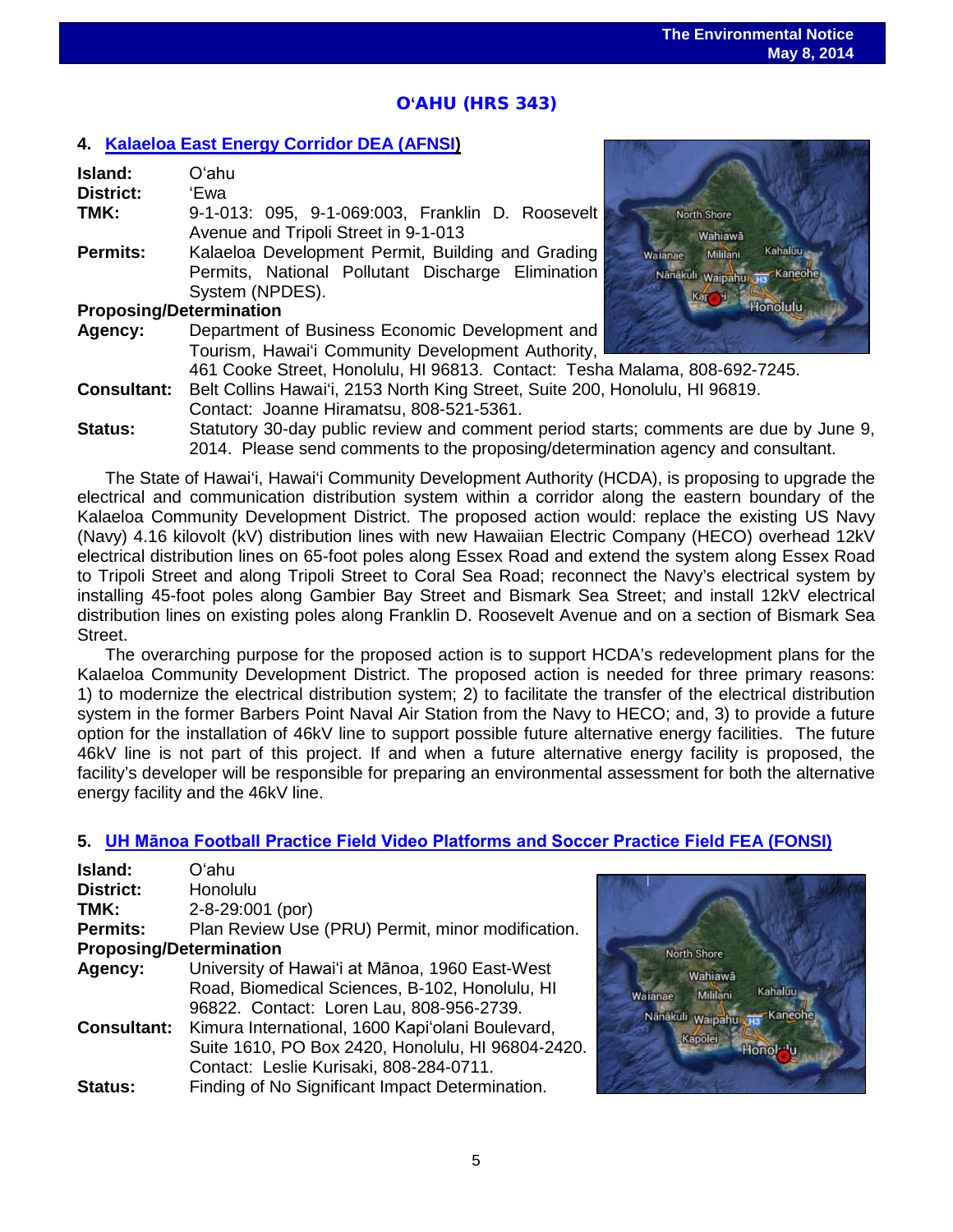The University of Hawai'i (UH) at Mānoa proposes improvements at its football practice field and soccer practice field located within the Makai Campus athletic complex. The football and soccer practice fields are situated between Les Murakami Stadium and the Rainbow Wahine Softball Stadium, TMK: 2-8- 29:01.

The project will construct three permanent, steel-framed, video and observation platforms around the football practice field which will be used by athletic department staff to film and observe live football practices and drills. Currently, practices are videotaped using a hydraulic scissors lift, which is unstable and unsafe under windy conditions. One metal framed platform will be installed at each end zone and one at midfield. Each structure is approximately 16 ft x 8 ft at its base, and will include two videotaping platforms, at 32 ft and 46 ft elevation. The total height of the structure including roof is approximately 54 feet.

The project will also install a 1,000-seat aluminum bleacher along the practice soccer field's mauka sideline, which is located adjacent to the football practice field. The bleachers will be installed in the future when funding becomes available.

An ADA-accessible walkway will be constructed to facilitate access to each video platform and bleachers.

## KAUA**'**I (HRS 343)

#### **6. [Kaua'i Philippine Cultural Center](http://oeqc.doh.hawaii.gov/Shared%20Documents/EA_and_EIS_Online_Library/Kauai/2010s/2014-05-08-KA-DEA-5E-Kauai-Phillippine-Cultural-Center.pdf) (KPCC) DEA (AFNSI)**

| Island:            | Kauaʻi                                                                                |  |             |  |
|--------------------|---------------------------------------------------------------------------------------|--|-------------|--|
| <b>District:</b>   | Līhu'e                                                                                |  | Mamalahoa   |  |
| TMK:               | $3 - 3 - 003:043$                                                                     |  | Forest Resv |  |
| <b>Permits:</b>    | Use, Zoning, Building, Grading, NPDES.                                                |  | Kauai O     |  |
| <b>Applicant:</b>  | Kaua'i Philippine Cultural Center, PO Box 1961,                                       |  | Kapaa       |  |
|                    | Līhu'e, HI 96766.                                                                     |  |             |  |
|                    | Contact: Lesther Calipjo, 808-645-0257.                                               |  |             |  |
| <b>Approving</b>   |                                                                                       |  |             |  |
| Agency:            | County of Kaua'i, Planning Department,                                                |  | Koloa       |  |
|                    | 4444 Rice Street, Suite A273, Līhu'e, HI 96766.                                       |  |             |  |
|                    | Contact: Dale Cua, 808-241-4050.                                                      |  |             |  |
| <b>Consultant:</b> | Agor Architects, LLC, 460 Ena Street, Suite 207, Honolulu, HI 96815.                  |  |             |  |
|                    | Contact: Ron Agor, 808-945-2467.                                                      |  |             |  |
| <b>Status:</b>     | Statutory 30-day public review and comment period starts; comments are due by June 9, |  |             |  |
|                    | 2014. Please send comments to the applicant, approving agency, and consultant.        |  |             |  |



This project proposes to develop a Philippine Cultural Center facility on Kaua'i. This new facility will allow KPCC's mission to provide, promote and enhance cultural, economic, educational training and social programs, as well as cultural exchange in Kaua'i's multi-ethnic environment. The project site is located at the southwest corner of Kaumualiʻi Highway and Nuhou Street, at the western outskirt of Līhu'e Town. The site was a part of Grove Farm Company's community residential and commercial development plan for Līhu'e and Puhi.

The proposed facility will be situated on a portion of a 7.133-acre site and will involve construction of two buildings. The first structure is an administration building (approx. 12,725 SF) containing office, a kitchen, restrooms and a secondary hall that's capable of seating up to 220 people. The second building is considered the "Main Hall" (approx. 16,852 SF) and would provide seating up to 480 people.

Water, sewer, electrical, cable and telephone services are readily available underground along Nuhou Street. The site contains a gentle downslope beginning from the northwestern corner to the southwest corner of the parcel. Kaumualiʻi Highway is immediate adjacent and north of the property, while Nuhou Street is situated along its eastern border.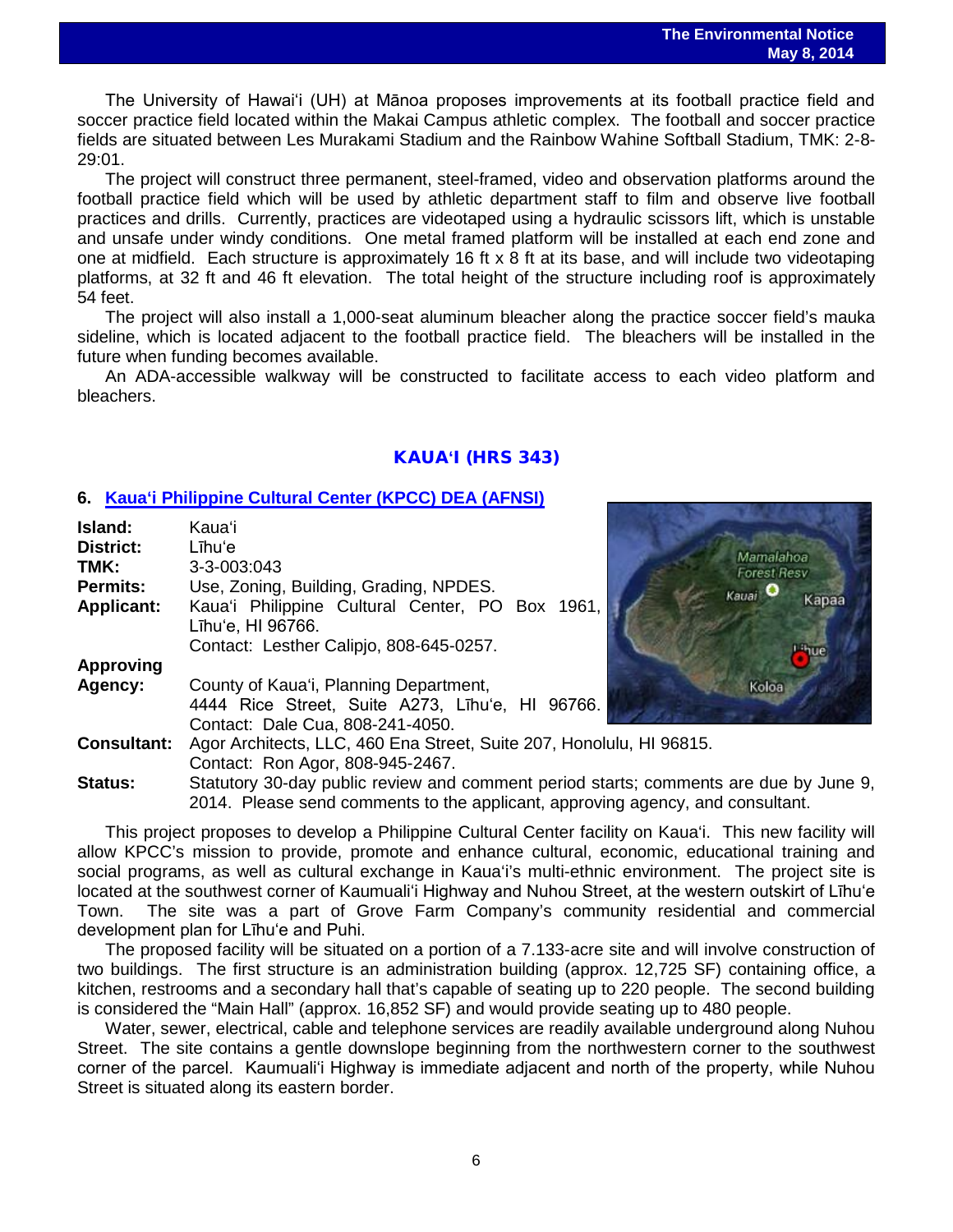## COASTAL ZONE MANAGEMENT NOTICES

 $\overline{a}$ 

#### **Federal Consistency Reviews**

The Hawaiʻi Coastal Zone Management (CZM) Program has received the following federal action to review for consistency with the CZM objectives and policies in Chapter 205A, Hawaiʻi Revised Statutes. This public notice is being provided in accordance with section 306(d) (14) of the National Coastal Zone Management Act of 1972, as amended. For general information about CZM federal consistency, please call John Nakagawa with the Hawaiʻi CZM Program at 587-2878. For neighboring islands, use the following toll free numbers: Lānaʻi & Molokaʻi 468-4644 x72878, Kauaʻi 274-3141 x72878, Maui 984-2400 x72878, or Hawaiʻi 974-4000 x72878. For specific information or questions about an action listed below, please contact the CZM staff person identified for each action. Federally mandated deadlines require that comments be received by the date specified for each CZM consistency review. Comments may be submitted by mail, electronic mail or fax, as indicated below.

*Mail*: Office of Planning Department of Business, Economic Development and Tourism PO Box 2359 Honolulu, Hawaiʻi 96804 *Email*: [jnakagaw@dbedt.hawaii.gov](mailto:jnakagaw@dbedt.hawaii.gov)

*Fax*: 808 - 587-2899

**Comments Due:** May 22, 2014

#### **Relocation of Localizer Antennae Array at Kahului Airport, Maui**

**Proposed Action:** Relocate the existing localizer antennae at the Kahului Airport, because it is too close to the runway end and does not comply with current safety guidelines. The purpose and need for the proposed action is to enhance the level of safety provided by the Airport Runway Safety Area (RSA) and to comply with standards of FAA airport design, which calls for the localizer to be no less than 1,000 feet from the threshold end of the runway. The existing localizer location is only 550 feet from the runway end and thus needs to be relocated. The proposed action involves relocation of: the localizer with foundation; an equipment shelter; the distance measuring equipment mono-pole (6.6 feet tall); utility lines; and the airport perimeter road with perimeter fence. The localizer will be mounted to a ground level concrete pad that will be approximately 100 feet long by 8 feet wide, with 12 pier foundations. The existing 20-foot wide airport perimeter road, along with the 10-foot buffer, and the 12-foot gravel maintenance road, will shift 50 feet to the northeast. The project will be located entirely on existing airport property. **Federal Action:** Federal Agency Activity **Federal Agency:** Federal Aviation Administration<br>Contact: Janelle Cass. 425-227-1343 **Contact:** Janelle Cass, 425-227-1343<br> **Location:** Kahului Airport, Kahului, Mau **Location:** Kahului Airport, Kahului, Maui<br>**TMK:** (2) 3-8-1: 19 **TMK:** (2) 3-8-1: 19 **CZM Contact:** John Nakagawa, 808-587-2878, [jnakagaw@dbedt.hawaii.gov](mailto:jnakagaw@dbedt.hawaii.gov)

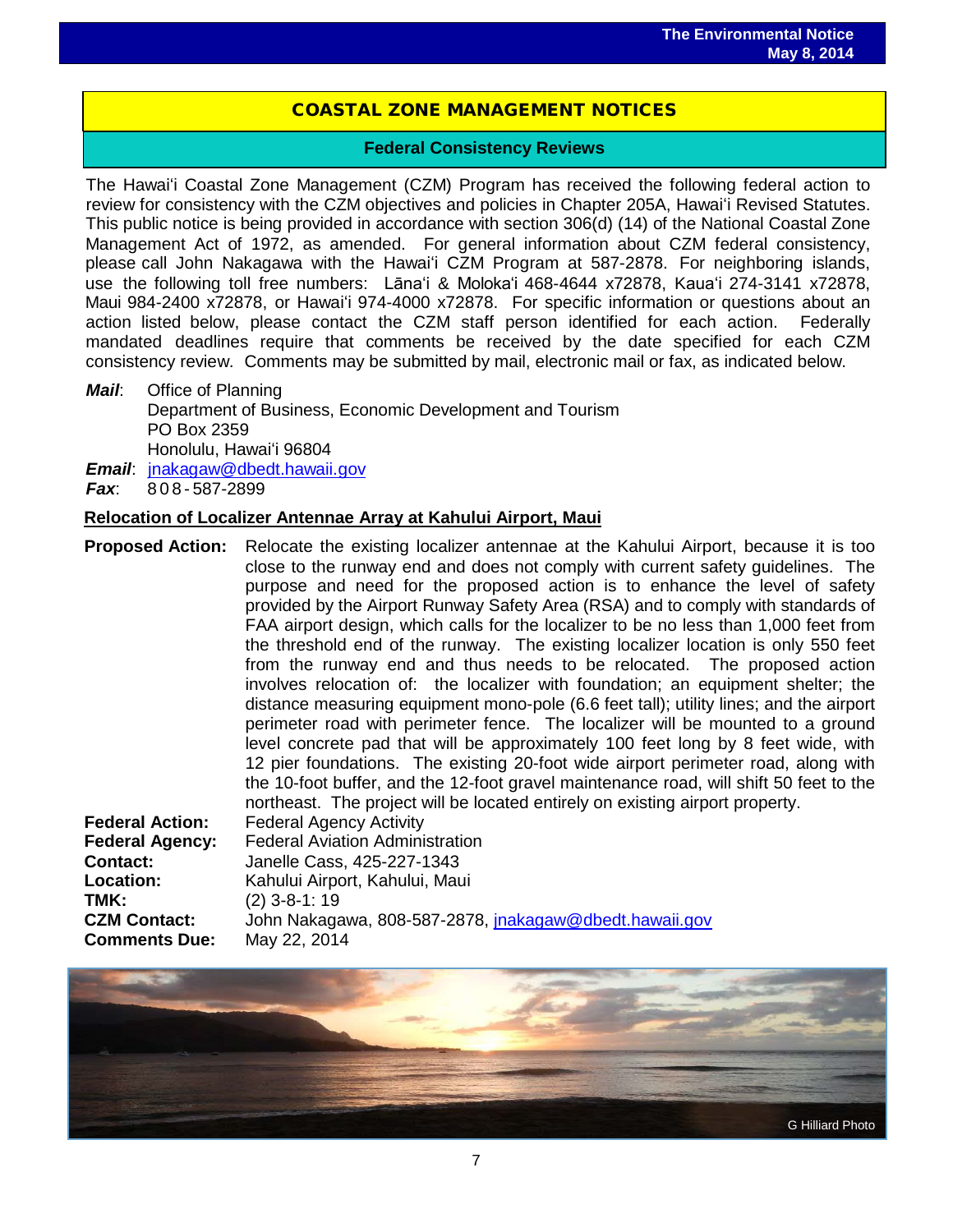## **Special Management Area (SMA) Minor Permits**

The SMA Minor permits below have been approved (HRS 205A-30). For more information, contact the County/State Planning Department. Honolulu (768-8014); Hawaiʻi (East HI 961-8288, West HI 323-4770); Kauaʻi (241-4050); Maui (270-7735); Kakaʻako or Kalaeloa Community Development District (587-2841).

| <b>Location (TMK)</b>                      | <b>Description (File No.)</b>                                                        | <b>Applicant/Agent</b>                                |
|--------------------------------------------|--------------------------------------------------------------------------------------|-------------------------------------------------------|
| Hawai'i: North Hilo (3-1-002: 033)         | Construction of 204-Foot Monopole with<br>Appurtenant Equipment (SMM 14-299)         | New Cingular Wireless PCS,<br>LLC aka AT & T Mobility |
| Maui: Nāpili (4-3-002: 061; 4-3-016: 025)  | Install Bus Stop Improvements (SM2 20140029)                                         | Department of Transportation,<br>County of Maui       |
| Maui: Makena (2-1-005: 108)                | Install Deer Fencing Etc. (SM2 20140031)                                             | ATC Makena Services, LLC                              |
| Maui: Lahaina (4-6-010: 010)               | Re-Roof Visitor Information Building<br>(SM2 20140032)                               | Sherry Boonstra-Barbier                               |
| Maui: Honokowai (4-4-001: 014)             | Bus Stops Improvements (SM2 20140033)                                                | County of Maui                                        |
| Maui: Kihei (2-1-008: 128)                 | Lot 5 View Platform (SM2 20140034)                                                   | Randall Endo                                          |
| Maui: Kihei (3-8-013: 014)                 | Replace Rooftop Antennas (SM2 20140035)                                              | <b>Verizon Wireless</b>                               |
| Maui: Kihei (3-9-004: 023)                 | Concrete Slab (SM2 20140036)                                                         | <b>Rick McGovern</b>                                  |
| Maui: (4-6-033: 008)                       | <b>Stevenson Apartment Alterations</b><br>(SM2 20140037)                             | Stephen Tapp                                          |
| O'ahu: Diamond Head (3-5-002: Portion 007) | Royal Circle Vehicular and Pedestrian Privacy<br>and Security Gates (2014/SMA-8)     | Carol Wilcox                                          |
| O'ahu: Waipahu (9-4-049: 046)              | Installation of Accessory Office Trailer, Sliding<br>Gate and Driveway (2014/SMA-16) | CJ Peterson Services, Inc. /<br>Charrise Okumura      |

## **CHAPTER 343, HRS EXEMPTION DECLARATION**

#### **Exemption Declaration – Habitat for Humanity (West Hawaiʻi)**

**Applicant:** Habitat for Humanity (West Hawaiʻi) **Land Owner:** David Esperanza & Sandra Debina-Esperanza **Approving** Agency: County of Hawai'i, Planning Department<br>**Address:** Kahauloa House Lots. South Kona. Hawa Address: Kahauloa House Lots, South Kona, Hawaiʻi<br>**TMK:** (3) 8-2-006:020 **TMK:** (3) 8-2-006:020

The County of Hawai'i, Planning Department determined that improvements to a single-family dwelling and the conversion of cottage into a therapy/storage room will probably have minimal or no significant effect on the environment and therefore exempted the applicant from the preparation of an Environmental Assessment (EA). The 16,160 square feet parcel is zoned Single-Family Residential by the County, is in the State Land Use Urban district and is within the Kealakekua Bay Historical District. A Special Management Area (SMA) Use Permit is required.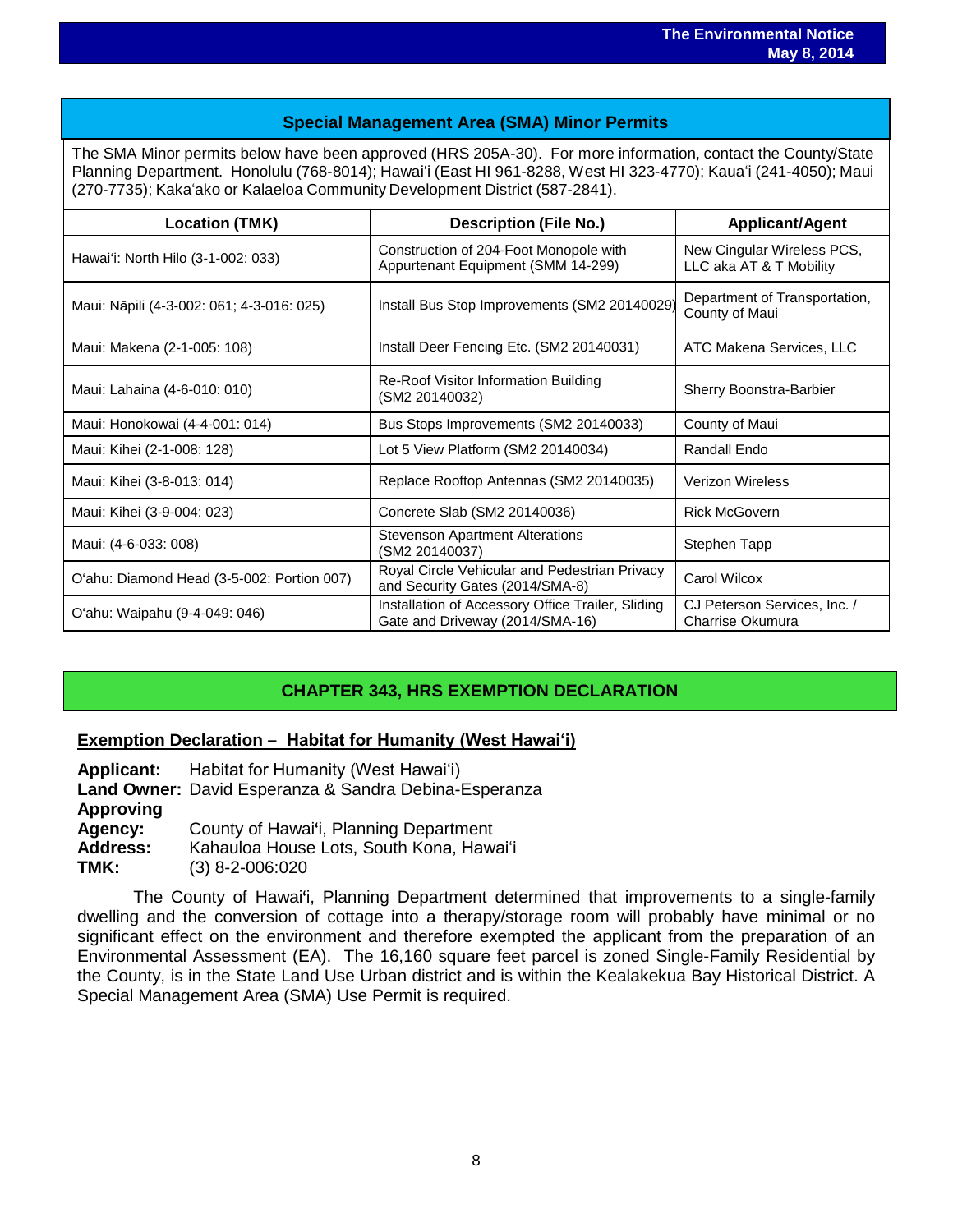## SHORELINE NOTICES

#### **Shoreline Certification Applications**

The shoreline certification applications above are available for review at the DLNR Offices on Kauaʻi, Hawaiʻi, Maui, and Honolulu, 1151 Punchbowl Street, Room 220 (HRS 205A-42 and HAR 13-222-12). All comments shall be submitted in writing to the State Land Surveyor, 1151 Punchbowl Street, Room 210, Honolulu, HI 96813 and postmarked no later than 15 calendar days from the date of the public notice of the application. For more information, call Ian Hirokawa at 587-0420.

| File No. | <b>Date</b> | Location                                                                                                                                                                                                                                   | <b>Applicant/Owner</b>                                                     | <b>TMK</b>  |
|----------|-------------|--------------------------------------------------------------------------------------------------------------------------------------------------------------------------------------------------------------------------------------------|----------------------------------------------------------------------------|-------------|
| OA-1588  | 4/14/14     | Portion Grant 1307, Apana 2 to Mahina situate<br>at Haleaha, Ko'olauloa, O'ahu<br>Address: 53-535A Kamehameha Highway<br>Purpose: Determine building setback line                                                                          | <b>AECOM Technical</b><br>Services, Inc./ Roman<br>Catholic Church         | 5-3-006:027 |
| OA-1589  | 4/14/14     | Portion of Exclusion 12 Land Court Application<br>979 Portion R.P. 2112, L.C. Aw. 2239, Ap. 2 to<br>Maika'i situate at Kahalu'u, Ko'olaupoko, O'ahu<br>Address: 47-407 Kamehameha Highway<br>Purpose: Building permit                      | Walter P. Thompson, Inc./<br>Hawaii Rainbow<br>Properties, LLC             | 4-7-009:011 |
| OA-1590  | 4/15/14     | Lot 228 Land Court Application 828 situate at<br>Wai'alae-Iki, Honolulu, O'ahu<br>Address: 5000 Kahala Avenue<br>Purpose: Building setback                                                                                                 | Walter P. Thompson, Inc./<br>Kahala Hotel Investors,<br><b>LLC</b>         | 3-5-023:039 |
| MA-572   | 4/21/14     | Lot 56 as shown on Map 19 of Land Court<br>Application 1744 situate at Hanakao'o,<br>Honokowai, Ka'anapali, Lahaina, Maui<br>Address: 50 Nohea Kai Drive<br>Purpose: Shoreline setback                                                     | Austin, Tsutsumi &<br>Associates, Inc./<br>Kā'anapali Ali'i<br>Condominium | 4-4-008:022 |
| MA-573   | 4/24/14     | Lot 12, Ainalani Lots being a portion of Grant<br>3343 to Claus Spreckels situate at<br>Spreckelsville, Wailuku, Maui<br>Address: 0 Stable Road<br>Purpose: Determine shoreline setback                                                    | R.T. Tanaka Engineers,<br>Inc./ Phillip & Jennifer<br>Schettewi            | 3-8-002:076 |
| HA-483   | 4/22/14     | Lot 7, Block 59 of Hawaiian Beaches<br>Subdivision being portions of L.C. Aw. 11216,<br>Apana 40, Part 1 situate at Waiakahi'ula,<br>Puna, Island of Hawai'i<br>Address: Welea Street<br>Purpose: Determine setback for design<br>purposes | John & Karen Greener/<br>John & Karen Greener                              | 1-5-087:007 |

## **Shoreline Certification and Rejections**

The shoreline notices below have been proposed for certification or rejection by DLNR (HRS 205A-42 and HAR 13- 222-26). Any person or agency who wants to appeal shall file a notice of appeal in writing with DLNR no later than 20 calendar days from the date of this public notice. Send the appeal to the Board of Land and Natural Resource, 1151 Punchbowl Street, Room 220, Honolulu, HI 96813.

| File No. | <b>Proposed/Rejected</b>                   | Location                                                                                                                                                                            | <b>Applicant/Owner</b>                                             | <b>TMK</b>  |
|----------|--------------------------------------------|-------------------------------------------------------------------------------------------------------------------------------------------------------------------------------------|--------------------------------------------------------------------|-------------|
| OA-1559  | <b>Proposed Shoreline</b><br>Certification | Lot 53 of Sunset Beach Lots as shown<br>on File Plan 256 situate at Pupukea-<br>Paumalu, Koʻolauloa, Oʻahu<br>Address: 59-221E Ke Nui Road<br>Purpose: Building setback requirement | Jaime F.<br>Alimboyoguen/<br>Daniel Mark & Ann<br>Kiyono Franzmann | 5-9-019:012 |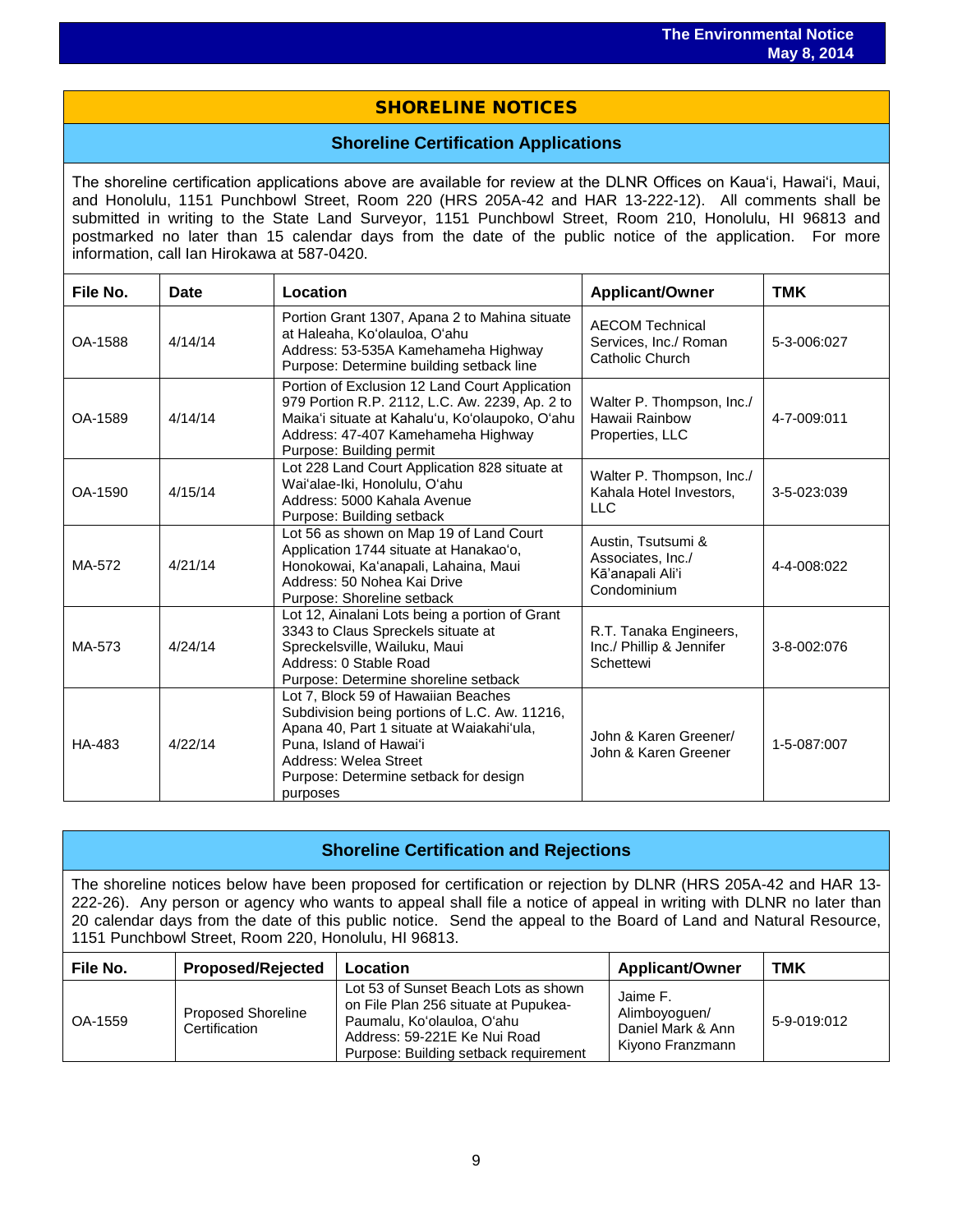**The Environmental Notice May 8, 2014**

| OA-1574       | <b>Proposed Shoreline</b><br>Certification | Lot 11 of Land Court Consolidation 211<br>situate at Kaunala, Ko'olauloa, O'ahu<br>Address: 58-169 Napo'onala Place<br>Purpose: Building permit purposes                                                                                                                                                                               | Hawaii Land<br>Consultants/<br>Malakelo LLC                                                                                     | 5-8-006:041           |
|---------------|--------------------------------------------|----------------------------------------------------------------------------------------------------------------------------------------------------------------------------------------------------------------------------------------------------------------------------------------------------------------------------------------|---------------------------------------------------------------------------------------------------------------------------------|-----------------------|
| LA-011        | Proposed Shoreline<br>Certification        | Portion of Royal Patent 6775, Land<br>Commission Award 8519B, Part 4 to<br>Fanny Young situate at Maunalei, Lāna'i<br>Address: 0 Keomoku Highway<br>Purpose: Determine shoreline setback<br>for building permit purposes                                                                                                               | Ronald M. Fukumoto<br>Engineering, Inc./<br>Pulama Lāna'i                                                                       | 4-9-002:001<br>(por.) |
| MO-165        | <b>Proposed Shoreline</b><br>Certification | Lot 5 of the Hawaiian Homeland Plat<br>15.2 H.H. "Kapa'akea Residence Lots"<br>situate at Kapa'akea, Molokai<br>Address: 30 Kapa'akea Loop<br>Purpose: Building and other permitting<br>purposes                                                                                                                                       | Newcomer-Lee Land<br>Surveyors, Inc./<br>Kenneth Gaspar, Jr.                                                                    | 5-4-007:009           |
| <b>HA-477</b> | <b>Proposed Shoreline</b><br>Certification | Lot 9, Vacationland Hawaii Subdivision,<br>portions of R.P. 4479 and L.P. 8177,<br>L.C. Aw. 8559 Apana 5 to C. Kanaina,<br>and R.P. 7483, L.C. Aw. 4452 Apana 1<br>and 2 to H. Kalama situate at Kapoho-<br>Halekamahina, Puna, Island of Hawai'i<br>Address: Wai Opae Road<br>Purpose: Determine building setback                     | Daniel Berg/<br>Mitzi Bettencourt                                                                                               | 1-4-067:009           |
| KA-385        | <b>Proposed Shoreline</b><br>Certification | Portion of Lot 1 being also a portion of<br>R.P. 7827 L.C. Aw. 3395-B Apana 3 to<br>Keoua situate at Kalaheo, Koloa, Kaua'i<br>Address: N/A<br>Purpose: Determine shoreline setback                                                                                                                                                    | Esaki Surveying and<br>Mapping, Inc./ Steven<br>Kalani Palama,<br>Trustee; Carol Lum,<br>Trustee and Iris<br>Hornstine, Trustee | 2-3-010:002           |
| OA-1542       | Rejection                                  | Lot 1 Kaiaka Beach Lots situate at<br>Pa'ala'a-Kai, Waialua, O'ahu<br>Address: 66-495 Pikai Street<br>Purpose: Obtain building permit                                                                                                                                                                                                  | Wesley T. Tengan/<br>Wayne Willete                                                                                              | 6-6-030:029           |
| HA-471        | Rejection                                  | Lot 64 as shown on Map 9 of Ld. Ct.<br>App. 1319 and Lot 22 of Kona Bay<br>Estates (File Plan 1813) being a portion<br>of R.P. 7456, L.C. Aw. 8559-B, Ap. 11 to<br>William C. Lunalilo situate at Lanihau Nui<br>and Lanihau Iki, North Kona, Island of<br>Hawaii<br>Address: 75-5468 Kona Bay Drive<br>Purpose: Obtain County permits | Wes Thomas<br>Associates/David A.<br>& Judith L. Kingston                                                                       | 7-5-005:033           |
| OA-1576       | Withdrawal                                 | Lot 126 of Map 46 of Land Court<br>Application 772 situate at Lā'ie,<br>Ko'olauloa, O'ahu<br>Address: 55-273 Kamehameha Highway<br>Purpose: Slope stabilization and building<br>setback line                                                                                                                                           | Gil P. Bumanglag/<br>Richard James &<br>Susan Walker Kowen                                                                      | 5-5-002:019           |

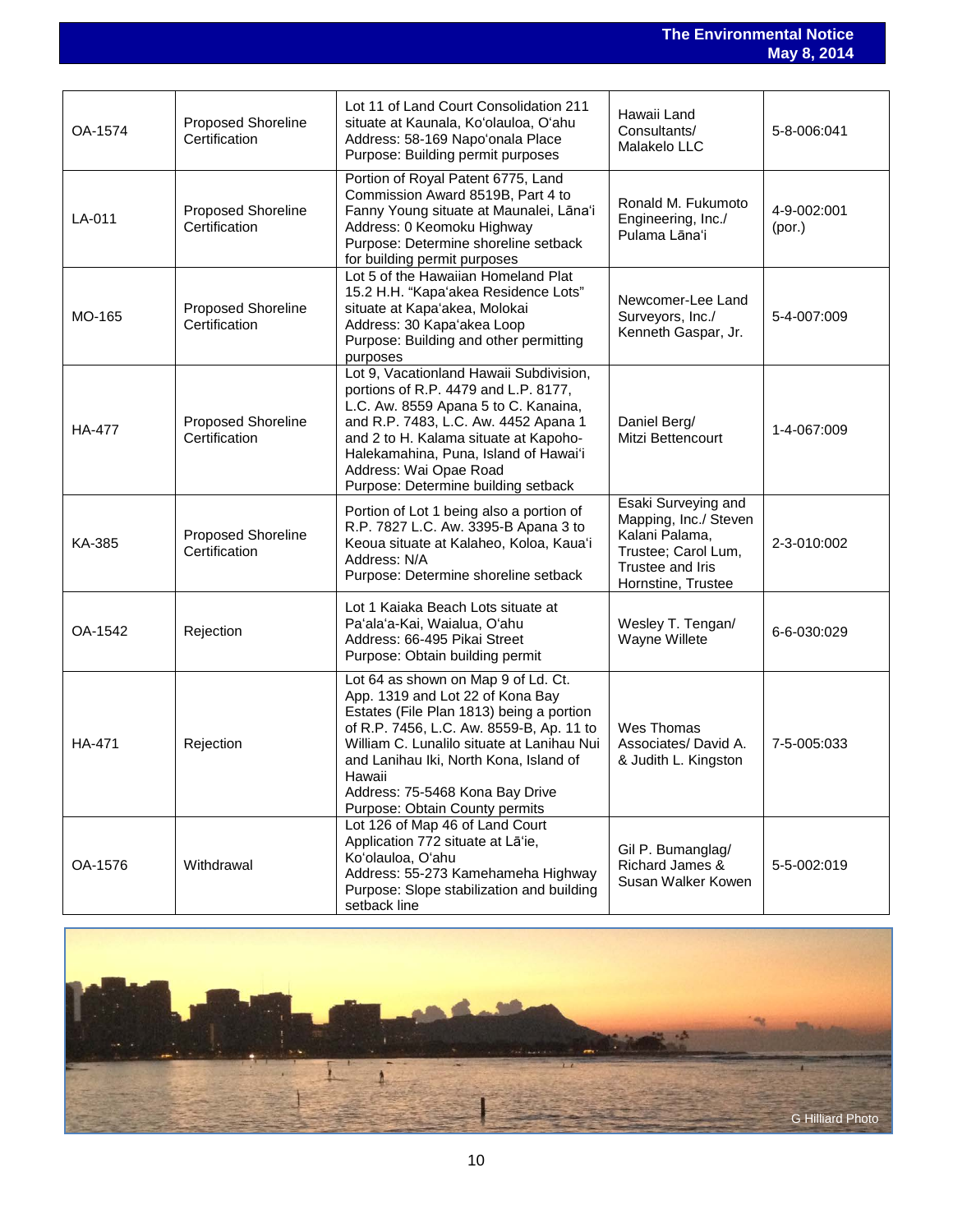## CONSERVATION DISTRICT USE APPLICATION

Persons interested in commenting on the following Conservation District Use Application or interested in receiving notification of determinations on Conservation District Use Applications must submit comments and requests to the Department of Land and Natural Resources within 30 days from the initial date that the notice was published in the Environmental Notice. Notification requests must include the following information: 1) Name and address of the requestor; 2) The application for which the requestor would like to receive notice of determination; and 3) The date the notice was initially published in the Environmental Notice. Send comments and requests to: Department of Land and Natural Resources, Office of Conservation and Coastal Lands, PO Box 621, Honolulu, HI, 96809. DLNR will make every effort to notify those interested in the subject CDUAs. However, DLNR is not obligated to notify any person not strictly complying with the above requirements. For more information, please contact the Office of Conservation and Coastal Lands' staff listed.

#### **PROJECT:**

**File No.:** CDUA MA-3710 **Name of Applicant:** Doug Poseley<br> **Location:** Olowalu. Maui **Location:** Olowalu, Maui<br> **TMKs:** (2) 4-8-003: 04 **OCCL Staff Contact:** Tiger Mills, 808-587-0382

**TMKs:** (2) 4-8-003: 047, 084 & 001<br>**Proposed Action:** Landscaping Improvements **Landscaping Improvements 343, HRS determination:** FONSI published in the June 8, 2011 Environmental Notice **Applicant's Contact:** Rory Frampton, 808-298-4956

## NATIONAL ENVIRONMETNAL POLICY ACT (NEPA) NOTICE

*[Reconfiguration and Construction of Small Arms Ranges at the Ulupau Range Training Facility,](http://www.mcbhawaii.marines.mil/Portals/114/WebDocuments/Ulupau/Ulupau_RTF_Reconfiguration_FEA_and_FONSI.pdf)  [Marine Corps Base Hawaii K](http://www.mcbhawaii.marines.mil/Portals/114/WebDocuments/Ulupau/Ulupau_RTF_Reconfiguration_FEA_and_FONSI.pdf)āne*'*ohe Bay*

**Island:** O'ahu **District:** Koʻolaupoko **TMK:** TMK (1) 4-4-09:003 **Permits:** NPDES **Proposing/ Approving Agency:** Marine Corps Base Hawaii, Bldg. 216, Box 63002, Kāne'ohe Bay, HI 96863-3002 Contact: Tiffany Patrick, 808-257-8815 **Consultant:** Center for Environmental Management of Military Lands, Colorado State University **Status:** Final EA - Finding of No Significant Impact (FONSI)

Marine Corps Base Hawaii proposes to reconfigure two existing small arms ranges and construct three new small arms square-bay



ranges at Ulupau Range Training Facility (RTF), Marine Corps Base Kāne'ohe Bay. The United States Marine Corps must provide facilities for entry-level marksmanship and annual marksmanship training. Revised training requirements require suitable unknown-distance marksmanship facilities to fulfill individual marine marksmanship requirements. The proposed reconfiguration would alleviate scheduling problems at Ulupau RTF and increase range capacity by reducing overlap among range safety fans. The proposed action would support Marine Corps combat marksmanship training requirements by creating ranges that support U.S. Marine Corps unknown-distance marksmanship requirements while continuing to support known-distance marksmanship requirements.

<http://www.mcbhawaii.marines.mil/UnitHome/FeaturedInformation/Ulupau.aspx>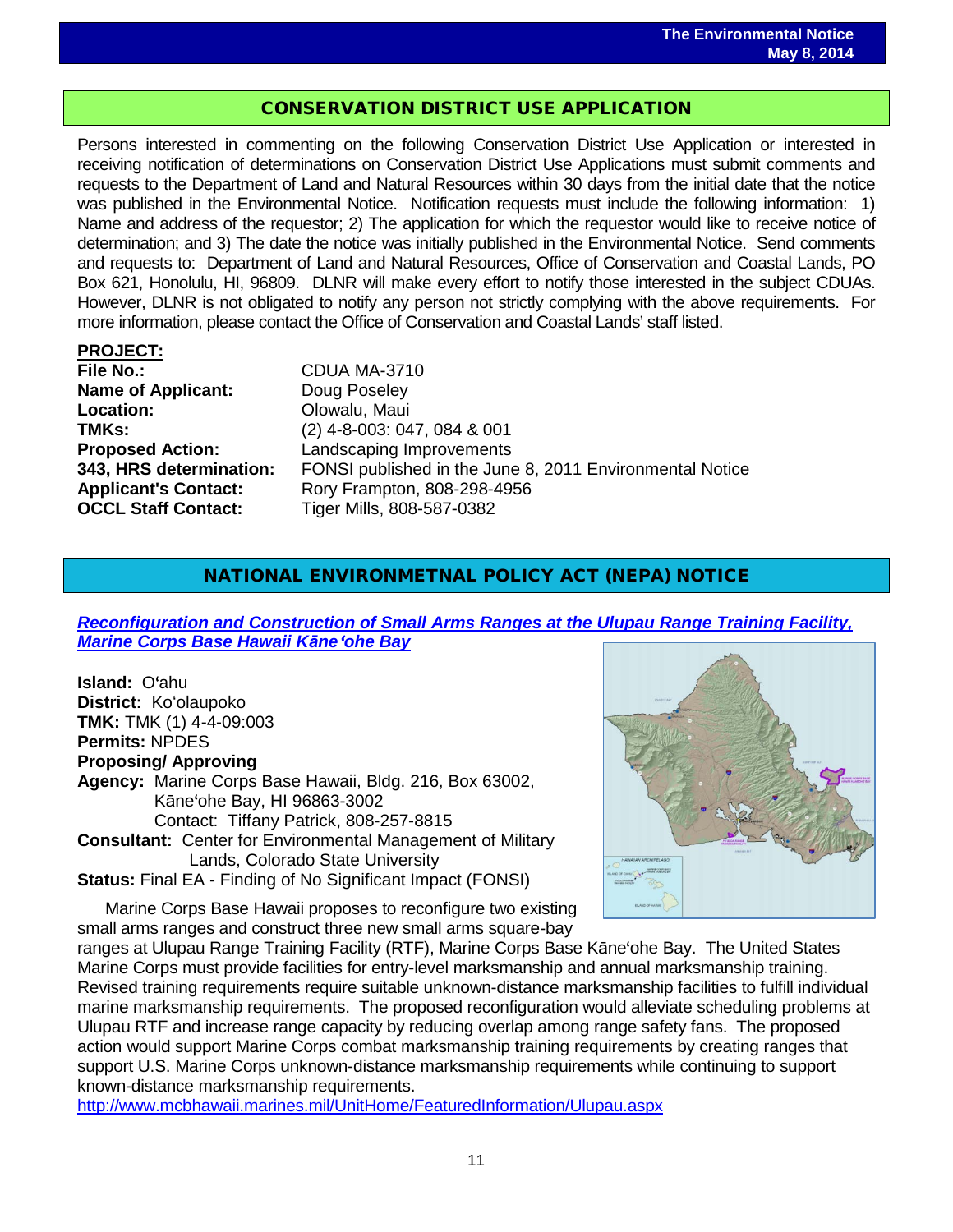## FEDERAL NOTICES

## 1. [Asian American and Pacific Islander Heritage Month](http://www.gpo.gov/fdsys/pkg/FR-2014-05-06/pdf/2014-10446.pdf) – May 6, 2014

The President of the United States proclaimed May 2014 as Asian American and Pacific Islander (AAPI) Heritage Month. According to the President's proclamation: During AAPI Heritage Month, the accomplishments of Asian Americans, Native Hawaiians, and Pacific Islanders are celebrated and the many ways they have enriched the Nation. Like America itself, the AAPI community draws strength from the diversity of its many distinct cultures--each with vibrant histories and unique perspectives to bring to our national life. Asian Americans, Native Hawaiians, and Pacific Islanders have helped build, defend, and strengthen our Nation--as farm workers and railroad laborers; as entrepreneurs and scientists; as artists, activists, and leaders of government. They have gone beyond, embodying the soaring aspirations of the American spirit.

## 2. [Marine Mammal Take Incidental to Navy Training and Testing](http://www.gpo.gov/fdsys/pkg/FR-2014-05-07/pdf/2014-10528.pdf) – May 7, 2014

Corrections have been made to the preamble to final regulations published on December 24, 2013, governing the take of marine mammals incidental to U.S. Navy (Navy) training and testing activities in the Hawaii-Southern California Training and Testing (HSTT) Study Area. This correction revises the description contained in the preamble of the number of Eastern North Pacific gray whales authorized to be taken by Level B harassment. As published, the preamble to the final regulations contains errors which may prove to be misleading and need to be clarified. These typos were correctly recorded in the regulatory text and do not change NMFS' analysis or conclusions in the final rule.

#### 3. [Public Comment Period on Endangered Species Recovery Permit Applications](http://www.gpo.gov/fdsys/pkg/FR-2014-05-06/pdf/2014-10310.pdf) – May 6, 2014

The Endangered Species Act of 1973 prohibits certain activities with endangered species unless a Federal permit allows such activity. The U.S. Fish and Wildlife Service, invite the public to comment on the following applications for recovery permits to conduct activities with the purpose of enhancing the survival of endangered species:

1) Hawaii Volcanoes National Park, Hawaii National Park, Hawaii.

The applicant requests a permit amendment to remove/reduce to possession Cyanea tritomantha (aku), Pittosporum hawaiiense (hoawa, haawa), Phyllostegia floribunda (no common name), Schiedea diffusa ssp. macraei (no common name), and Pritchardia lanigera (loulu), in propagation and outplanting on the island of Hawaii in the State of Hawaii, for the purpose of enhancing the species' survival.

2) U.S. Geological Survey, Pacific Island Ecosystem Research Center, Honolulu, Hawaii. The applicant requests a permit renewal and amendment to add additional geographic areas (Kure Island, Lisianski Island, and Midway Atoll) for the Laysan duck (Anas laysanensis) translocation activities in the State of Hawaii, for the purpose of enhancing the species' survival.

To ensure consideration, please send your written comments by **June 5, 2014.** Contact: Colleen Henson, (503-231-6131)

#### 4. [Public Comment Period on Marine Mammal Endangered Species Applications](http://www.gpo.gov/fdsys/pkg/FR-2014-04-30/pdf/2014-09828.pdf) – April 30, 2014

The U.S. Fish and Wildlife Service, invite the public to comment on a number of marine mammal endangered species applications, including one from: The University of Hawaii (UH) at Manoa, Honolulu, HI 96815. UH Manoa requests a permit to export / re-export and re-import nonliving museum specimens of endangered and threatened species previously accessioned into the applicant's collection for scientific research. This notification covers activities to be conducted by the applicant over a 5-year period. To ensure consideration, please send your written comments by **May 30, 2014.** Contact: Brenda Tapia, (703) 358-2104 [DMAFR@fws.gov](mailto:DMAFR@fws.gov)